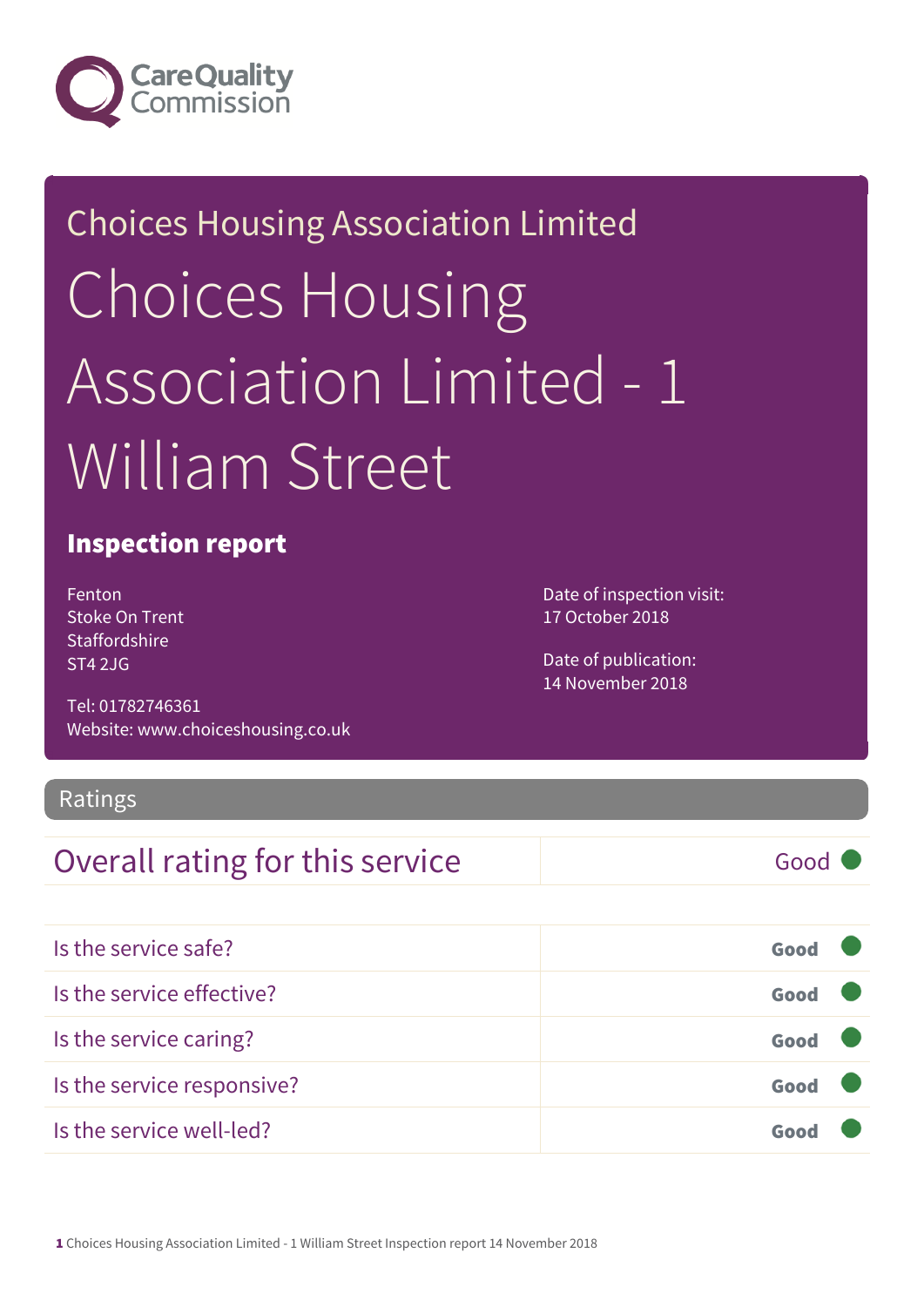### Summary of findings

#### Overall summary

This inspection took place on 17 October 2018 and was unannounced.

At the last inspection the service was rated as requires improvement. We found the provider was not meeting all the requirements of the law by ensuring people were safeguarded from potential abuse and notifying us of changes at the service which are required by law. Following the last inspection, we asked the provider to complete an action plan to show what they would do and by when to improve to at least good. During this inspection we found that the provider had done what they said they would do and were no longer in breach of regulations.

Choices Housing Association Limited – 1 William Street is a 'care home'. People in care homes receive accommodation and nursing or personal care as single package under one contractual agreement. CQC regulates both the premises and the care provided, and both were looked at during this inspection.

1 William Street accommodates up to six people, who may have learning disabilities in one adapted building. At the time of this inspection there were five people using the service.

The care service has been developed and designed in line with the values that underpin the Registering the Right Support and other best practice guidance. These values include choice, promotion of independence and inclusion. People with learning disabilities and autism using the service can live as ordinary a life as any citizen.

There was a registered manager in post at the time of the inspection. A registered manager is a person who has registered with the Care Quality Commission to manage the service. Like registered providers, they are 'registered persons'. Registered persons have legal responsibility for meeting the requirements in the Health and Social Care Act 2008 and associated Regulations about how the service is run.

People were protected from avoidable abuse and harm by trained staff. Staffing levels were sufficient to meet people's needs and staff had their suitability to work in a care setting checked before they began working with people. Medicines were managed safely, so that people received their medicines as prescribed. Risks were assessed, identified and managed appropriately, with guidance for staff on how to mitigate risks. Premises and equipment were kept clean and tidy. The registered manager had systems in place to learn when things went wrong.

People's needs and choices were effectively assessed. People were supported by trained staff and received effective care in line with their support needs. Staff received regular supervision and had access to continuous training. People had a choice of food which they enjoyed and they received support to meet their nutrition and hydration needs. The environment was designed and adapted to support people effectively. Healthcare professionals were consulted as needed and people had access to a wide range of healthcare services. People were supported to have maximum choice and control of their lives and staff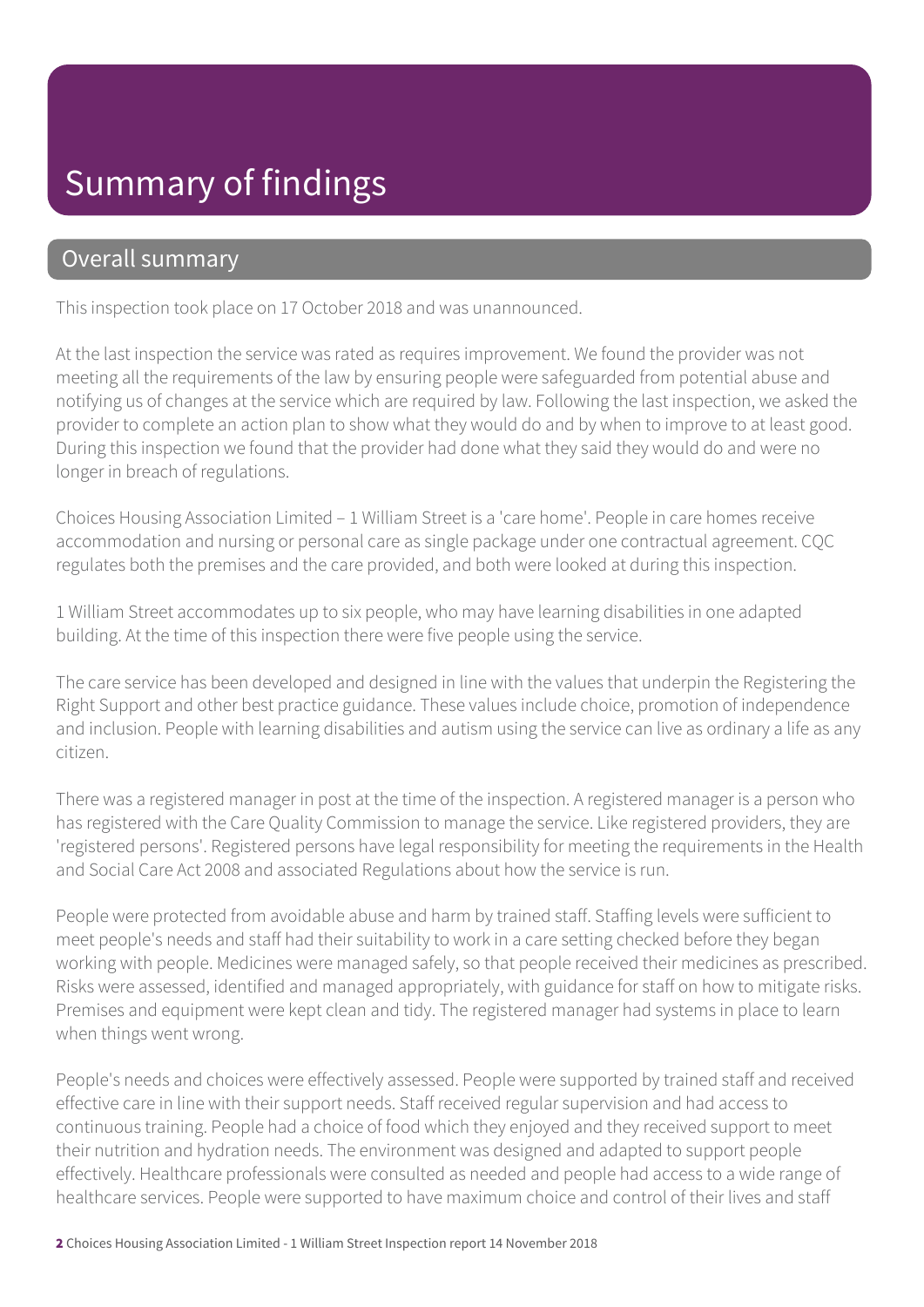supported them in the least restrictive way possible; the policies and systems in the service supported this practice.

Staff were kind, caring and compassionate with people. People were supported to express their views and encouraged to make their own choices, as staff met their individual communication needs. People were treated with dignity and respect by staff who knew them well.

Staff understood people and their needs and preferences were assessed and regularly reviewed. People were supported to participate in activities that they preferred. People and their relatives were involved in the planning and review of their care. People's diverse needs were considered as part of the assessment and care planning process. People felt confident to raise any concerns or complaints and there was an accessible complaints policy and procedure in place. People were supported to consider their wishes about their end of life care.

A registered manager was in post and was freely available to people, relatives and staff. People, their relatives and staff were involved in the development of the service and they were given opportunities to provide feedback that was acted upon. We found the registered manager and provider had systems in place to check on the quality of the service and used this to make improvements. Continual learning and improvements were encouraged. The service worked in partnership with other agencies.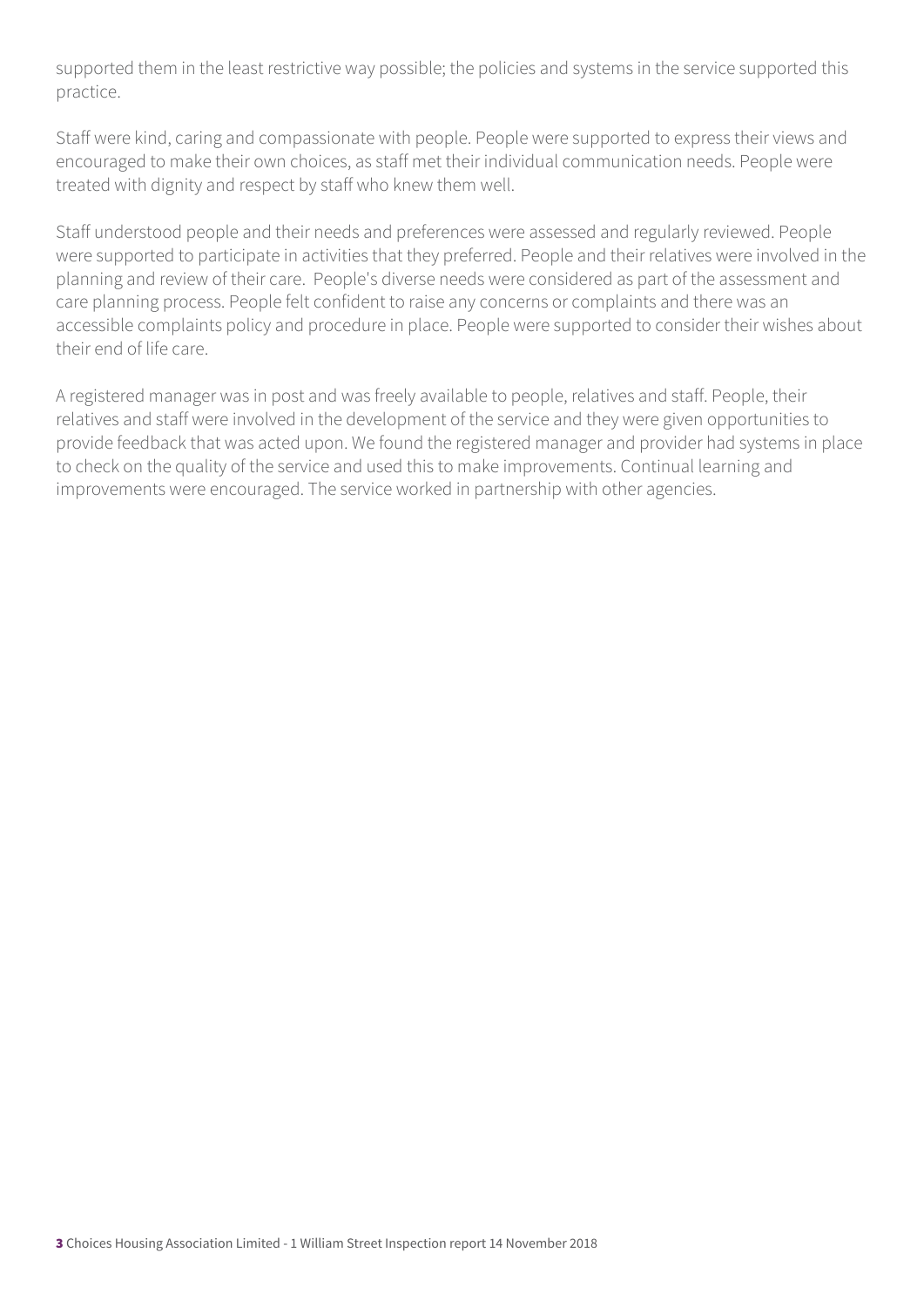People were supported to eat and drink enough to maintain a healthy diet and had access to healthcare professionals when required.

Staff worked together and with other professionals to provide effective care for people.

People were supported to make decisions in line with law and guidance and the design and adaptation of the home met their needs.

#### Is the service caring? The service caring?

The service was caring.

People were supported by kind and compassionate staff who

The five questions we ask about services and what we found

We always ask the following five questions of services.

#### Is the service safe? Good

The service was safe.

Improvements had been made to ensure people were protected from the risk of abuse and avoidable harm.

People felt safe and relatives were confident people were safe.

There were enough, safely recruited and suitably skilled staff to meet people's needs.

People's medicines were safely managed so they received them as prescribed and people were protected from the spread of infection.

People's risks were assessed and managed to help keep them safe and the service learned lessons and made improvements when anything went wrong.

#### Is the service effective?  $\Box$  Good  $\Box$

The service was effective.

People's needs and choices were holistically assessed and their needs were met by well-trained and well-supported staff.

4 Choices Housing Association Limited - 1 William Street Inspection report 14 November 2018





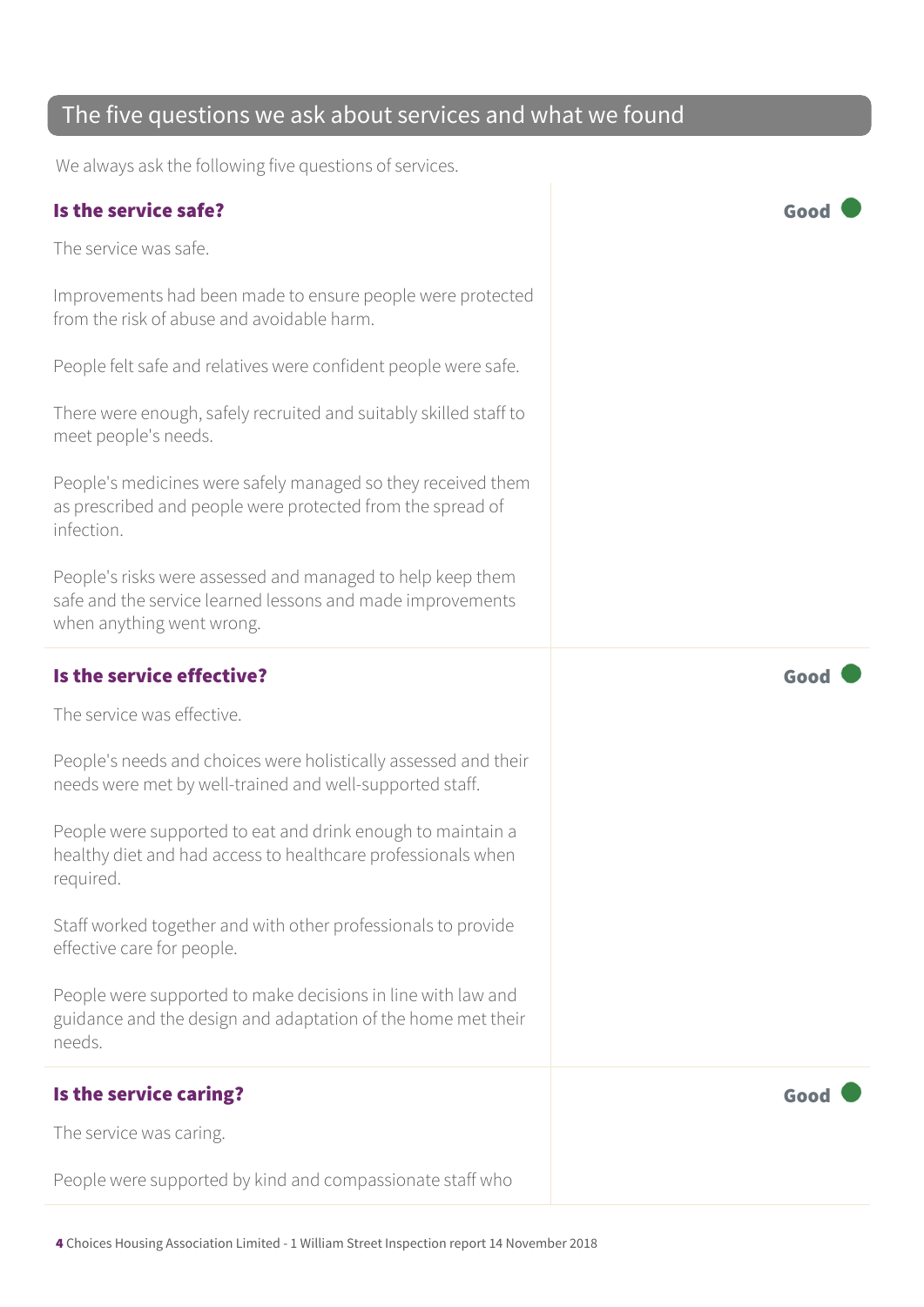| knew them well and anticipated their needs.                                                                                                                  |      |
|--------------------------------------------------------------------------------------------------------------------------------------------------------------|------|
| People were supported to make their own choices and<br>communicate effectively.                                                                              |      |
| People's privacy and dignity was respected and their<br>independence was promoted.                                                                           |      |
| Is the service responsive?                                                                                                                                   | Good |
| The service was responsive.                                                                                                                                  |      |
| People received personalised care that was responsive to their<br>needs. Staff knew people well.                                                             |      |
| People and relatives were involved in the planning and reviewing<br>of the care required. People had access to activities they enjoyed.                      |      |
| There was a suitable complaints policy and procedure in place<br>and people felt confident to raise concerns when required.                                  |      |
|                                                                                                                                                              |      |
| People had been supported to consider their end of life wishes,<br>when this was appropriate.                                                                |      |
| Is the service well-led?                                                                                                                                     | Good |
| The service was well-led.                                                                                                                                    |      |
| We were notified of important events which occurred at the<br>service, as required by law.                                                                   |      |
| People, relatives and staff felt the registered manager was<br>approachable and supportive.                                                                  |      |
| There were systems in place which were operated effectively to<br>monitor the quality and safety of the service and improvements<br>were made when required. |      |
| People, relatives and staff were engaged and involved in the<br>service and given opportunities to provide feedback which was<br>acted upon.                 |      |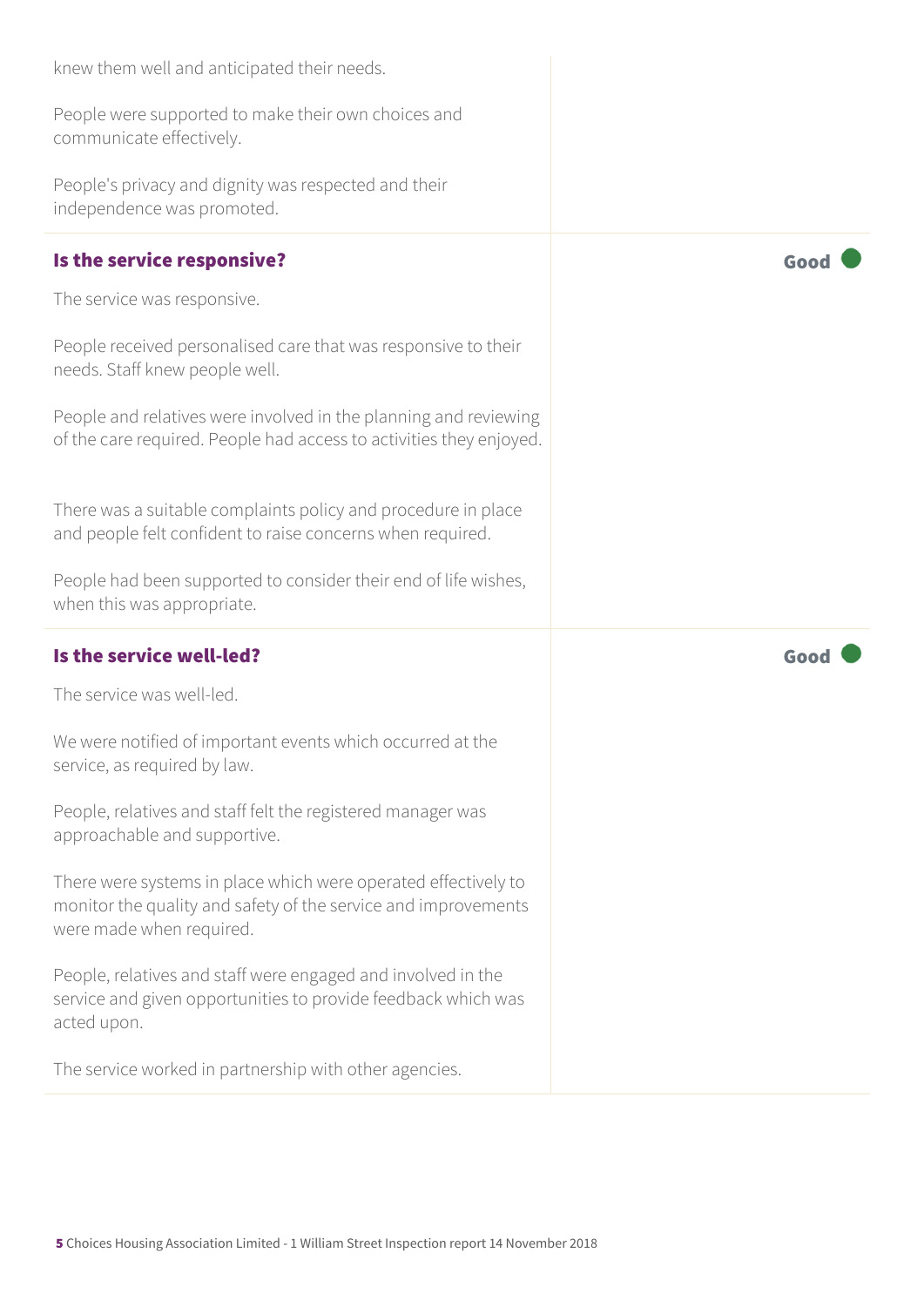

# Choices Housing Association Limited - 1 William Street

Detailed findings

### Background to this inspection

We carried out this inspection under Section 60 of the Health and Social Care Act 2008 as part of our regulatory functions. This inspection was planned to check whether the provider is meeting the legal requirements and regulations associated with the Health and Social Care Act 2008, to look at the overall quality of the service, and to provide a rating for the service under the Care Act 2014.

This inspection took place on 17 October 2018 and was unannounced. The inspection was carried out by two inspectors.

Following the last inspection, we asked the provider to complete an action plan to show what they would do and by when to improve the service in the key questions of safe and well-led. We found that improvements had been made in these areas and to the quality of care provided.

We used the information we held about the service to formulate our inspection plan. This included information the provider sent us in the Provider Information Return. This is information we require providers to send us at least once annually to give some key information about the service, what the service does well and improvements they plan to make. We also reviewed other information we held about the service. This included statutory notifications that the provider had sent to us. A statutory notification is information about important events which the provider is required to send us by law. These include information about safeguarding concerns, serious injuries and deaths that had occurred at the service.

We spoke with one person who used the service and three relatives. We did this to gain their views about the care and to check that standards of care were being met. Some people who used the service were not able to speak to us about their care experiences so we observed how the staff interacted with people in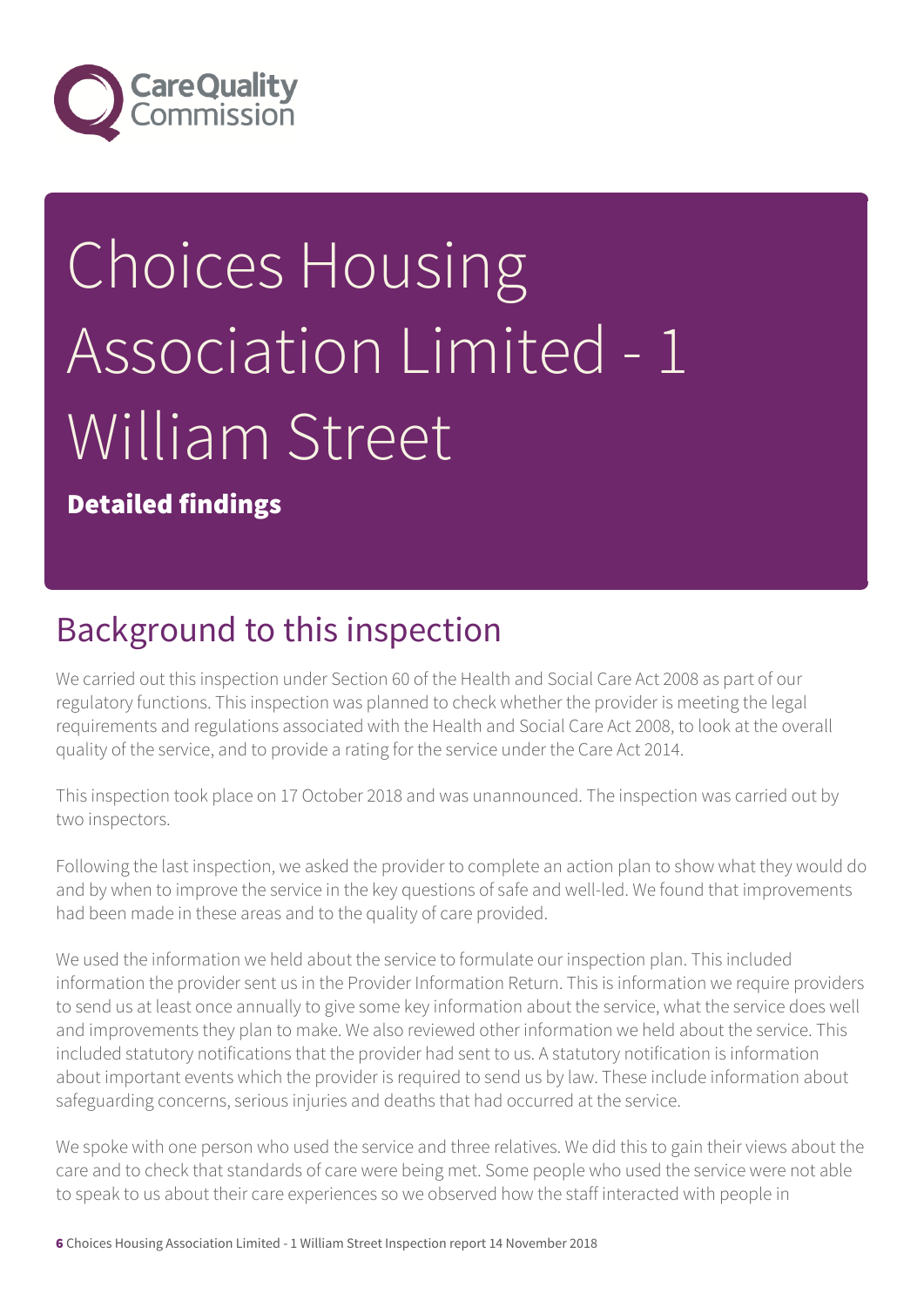communal areas and we looked at the care records of two people who used the service, to see if their records were accurate and up to date. We also looked at three people's medicines management and administration records.

We spoke with four members of care staff and spoke with the registered manager on the telephone as they were not available at the service on the day of the inspection visit. We also looked at records relating to the management of the service. These included two staff recruitment files, meeting minutes and quality assurance records.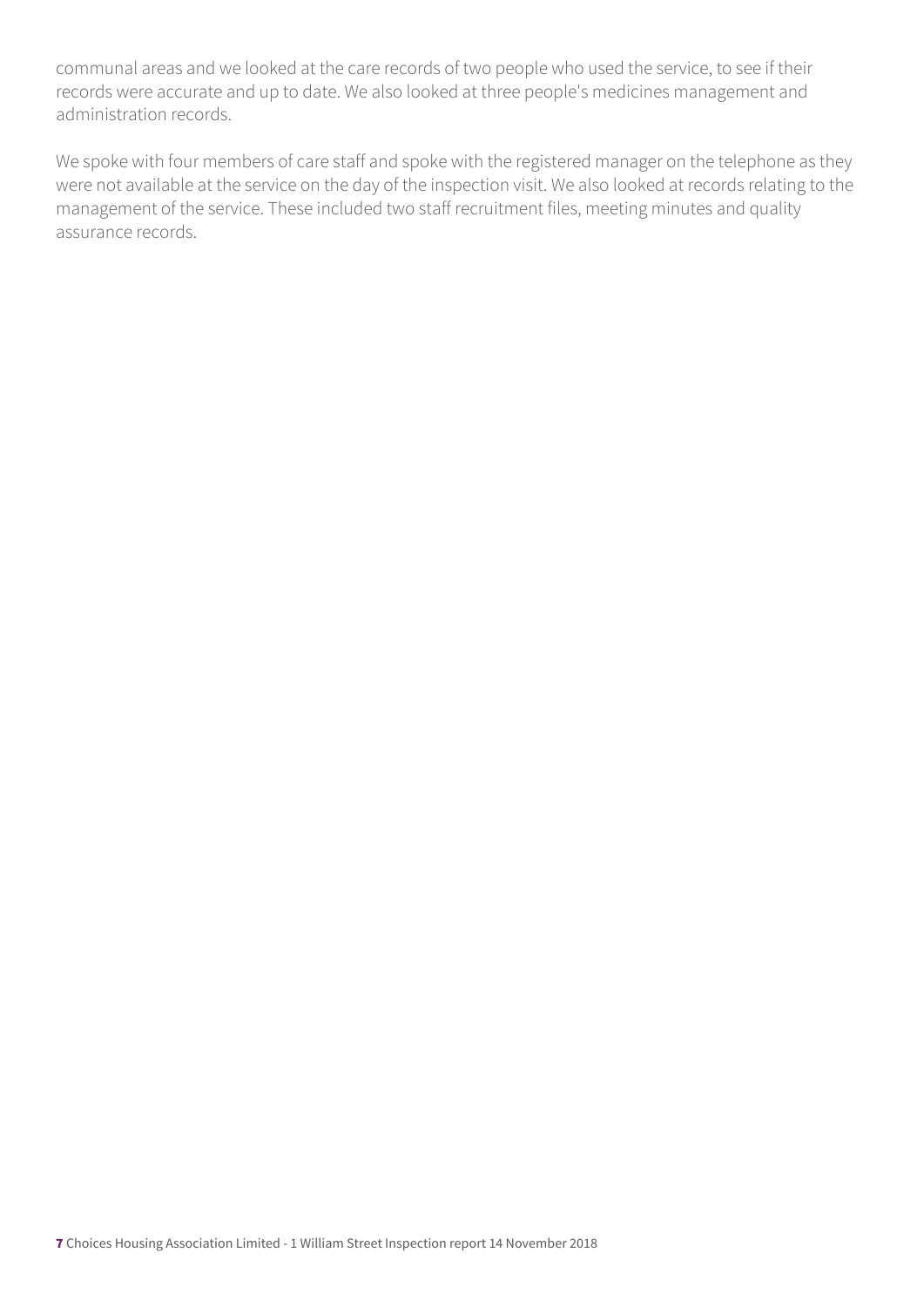### Our findings

At our last inspection, we found that improvements were required to ensure that safeguarding procedures to report incidents of potential abuse and neglect were followed, to ensure people were protected from potential abuse. This was a breach of Regulation 13 of the Health and Social Care Act 2008 (Regulated Activities) Regulations 2014. At this inspection, we found that improvements had been made and the provider was no longer in breach of the regulation.

We saw that people were smiling and happy when interacting with and receiving support from staff. Relatives told us they were happy with the care delivered at 1 William Street and felt confident their family member was safe. They said, "Absolutely [my relative] is safe, without a shadow of a doubt. I am protective and wouldn't leave them somewhere if I wasn't sure they were safe."

Staff knew how to safeguard people from abuse. They were knowledgeable about safeguarding adults' procedures and told us how they would report any concerns. A staff member said, "I would inform the manager and ring safeguarding. I would also ensure the person's safety. There are posters up telling us how to report concerns. You always know where to find the information you need if you don't know." We saw that clear instructions and contact details were readily available for staff to help them report any concerns and protect people from potential abuse. The registered manager kept a clear record of any incidents of concern or potential abuse and we saw that incidents had been reported to the local authority when required, so that necessary investigations could be carried out and protection plans implemented when needed. Safeguarding referrals made to the local authority were discussed at staff meetings so that any learning, alterations to care plans or practice could be shared with staff. Staff were aware of the systems and processes in place and we saw this was working to ensure that people were protected from abuse.

At the last inspection we found improvements were needed to ensure medicines administration was accurately recorded. At this inspection we found improvements had been made and there were robust procedures in place to ensure people's medicines were safely managed. We saw that staff administered medicines to people in a calm and caring manner and that people got the medicines they needed, in line with their prescription. A relative said, "They have a really good medication process here. [My relative] has to bring it home and we are given very clear instructions. We have to sign it out and in and it is counted." Some people required their medicines to be mixed in food and drink and we saw clear plans were in place for these which had been agreed with the GP and Pharmacist. There were thorough protocols in place to guide staff about when and how to administer medicines on an 'as required' basis and records showed that staff followed these. Staff who administered medicines told us they had received training which helped them to safely administer medicines and their competency was regularly checked via observations of their practice. The systems and processes in place were operated safely to ensure that people received the medicines they needed.

At the last inspection, we could not be sure that all people received safe support during the night time when only one staff member was available. At this inspection we saw that one staff member was still available at night time. The registered manager told us how they assessed this was safe. They had reviewed the night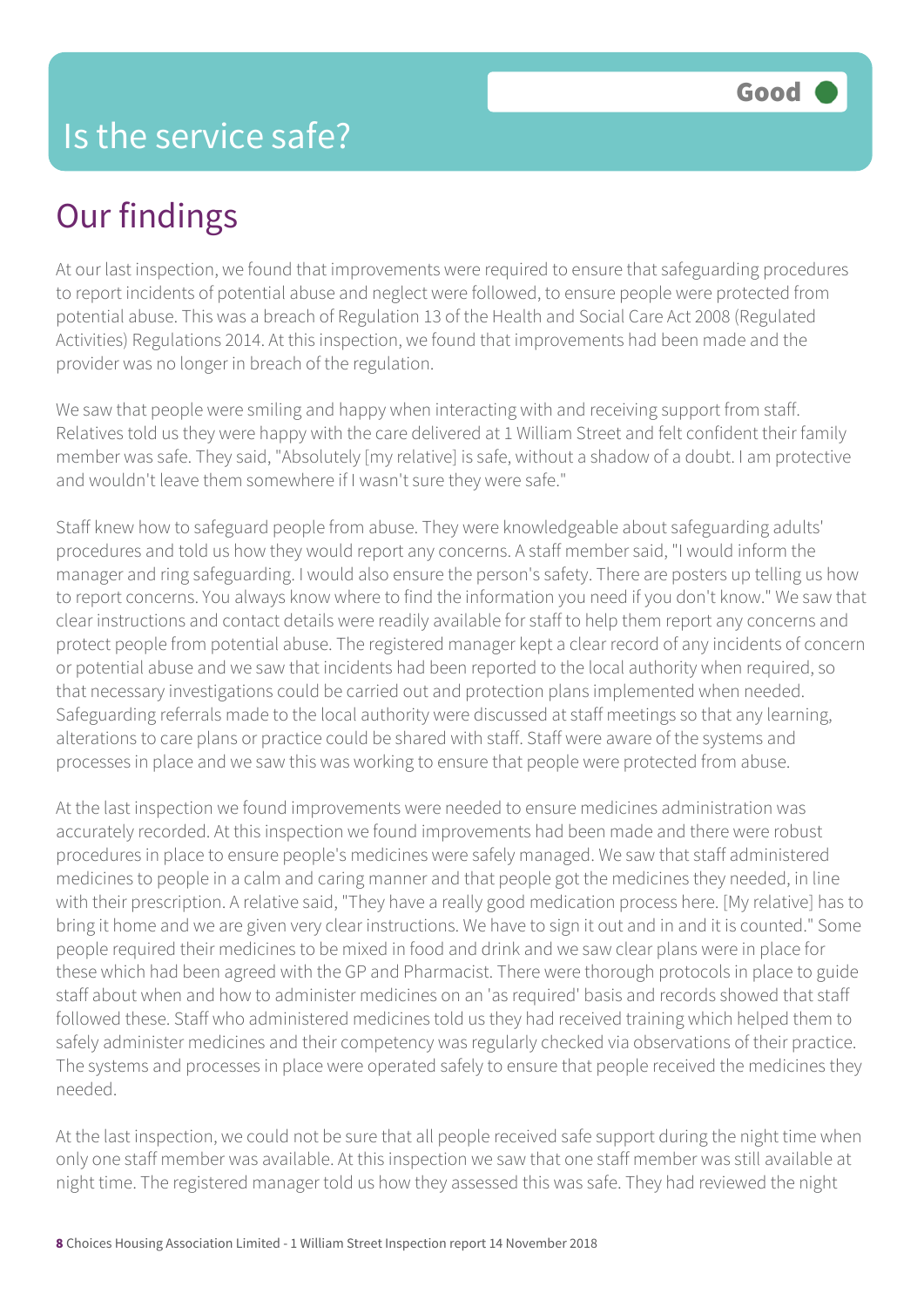time needs of people and their history of requiring support at night time, and found no occasions when anyone would require two staff to support them during the night. We spoke with a member of staff who had occasionally worked at night time and they told us, "I felt it was safe. I had no problems." The registered manager told us that an on-call manager would be available if any person did require a second staff member to safely support them during the night.

We saw that staff were available to support people when they needed it. Some people chose to spend time in their bedrooms and used a call alarm to request staff support when they needed it and we saw these calls for support were responded to promptly. Relatives we spoke with told us they thought there were enough staff available to safely meet people's needs. Some people needed two staff to support them to move or with personal care and we saw they had this support at the time it was required. Additional staff were available to support people to attend planned appointments and this was reflected on the staff rotas. The registered manager kept staffing levels under review to ensure they continued to meet people's changing needs. Additional one to one support hours had been requested and agreed for a person whose needs had increased in the evening time. Staff told us and rotas confirmed there was now an additional staff member available to support this person until 10pm. This showed how the provider ensured there were enough staff to keep people safe and meet their needs.

People received support from safely recruited staff. Staff confirmed that recruitment checks were completed to ensure they were suitable to work with people. We saw staff provided two references. The provider checked to ensure staff were safe to work with vulnerable people through the Disclosure and Barring Service (DBS). The DBS helps employers make safer recruitment decisions. This meant safe recruitment procedures were being followed in relation to the employment of new staff.

People's risks were assessed and managed so they were supported to stay safe. When risks were identified, we saw risk assessments and management plans were in place which were understood and followed by staff to keep people safe. For example, one person was at risk of choking and was known to eat food that may not be suitable for them. All staff were aware of the risk and the plans in place. We saw a key coded lock was installed on the kitchen door to restrict the person's access to food that may cause them to choke or harm them. When staff were present to supervise, the door was left open so that other peoples' access to the kitchen was not restricted. We saw that staff managed the risk in line with the person's plan, whilst ensuring they had access to safe food and drinks throughout the day, which protected theirs and others' freedom.

We observed that all areas of the home and equipment looked clean and hygienic. Staff understood the importance of infection control and we observed them following safe practices during the inspection, including the use of Personal Protective Equipment (PPE) such as gloves and aprons. This meant people were protected from the risk of infection and cross contamination.

We saw that lessons had been learned and improvements made when things had gone wrong. The registered manager reviewed incidents and accidents that had occurred at the home and considered whether improvements could be made. For example, one person had tipped their wheelchair whilst accessing the home's garden. The incident had been reviewed and anti-tip roll bars had been sourced and introduced as a way of mitigating the risk of a similar incident occurring again. The person's care plan and risk assessment had been updated to reflect this. No similar incidents had occurred since. The showed the service learned lessons and made improvements when things had gone wrong.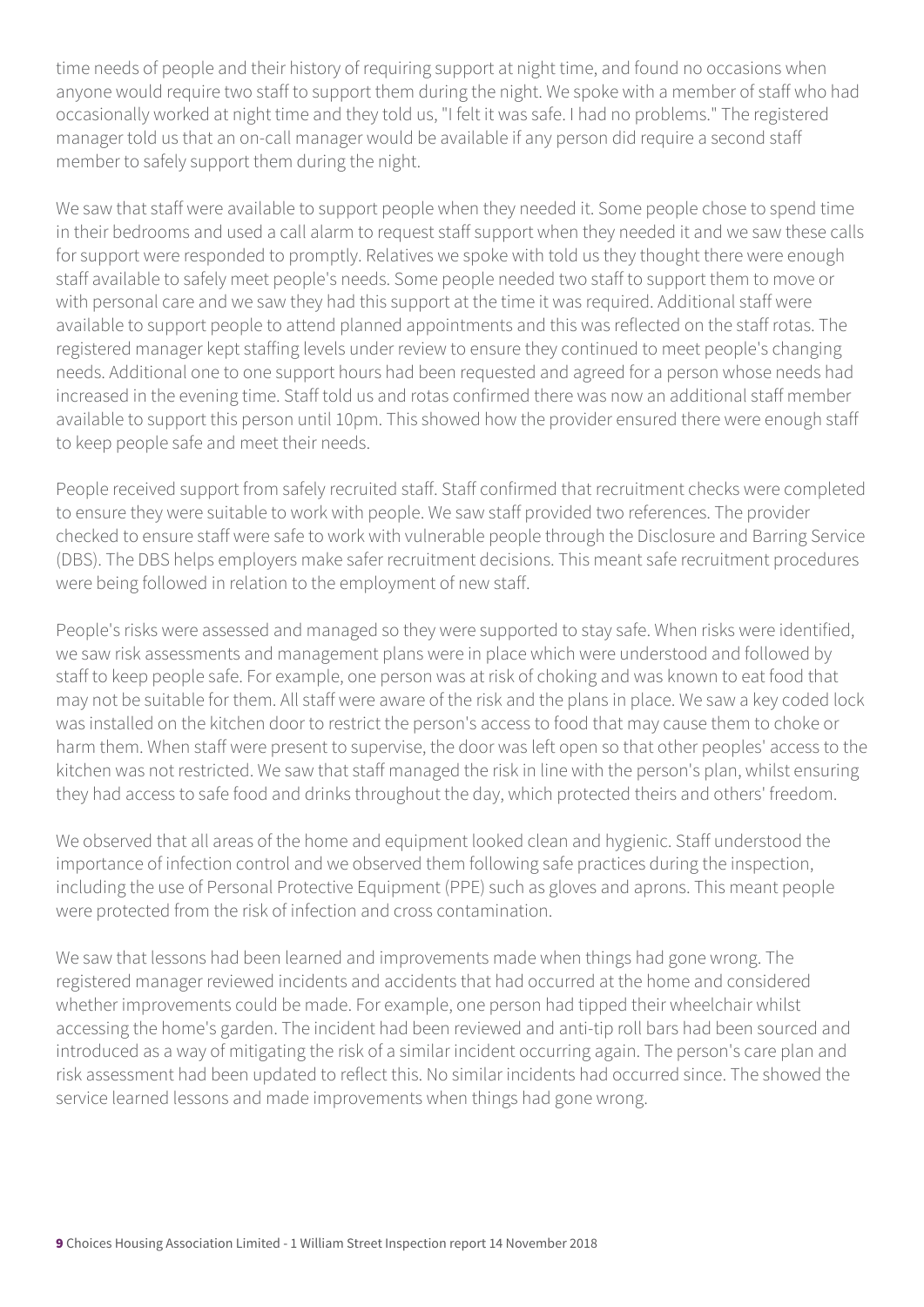### Is the service effective?

## Our findings

At our last inspection, the service was effective. At this inspection, we found it continued to be effective.

People's needs and choices were assessed and care was delivered in line with relevant guidance. For example, one person had recently moved to the home and we saw their needs were thoroughly assessed over a period of time, which involved visits to the home and gathering information from others when required. The person's family had been involved in providing information about the person as well professionals which created a holistic assessment of the person's needs and we saw care was delivered in line with those plans. A relative said, "I think the transition period has been remarkable, the communication with me and helping [my relative] to settle in has been fantastic." The initial assessment period continued for three months whilst the person settled into the home and staff got to know them, we saw their care plans continued to be updated during this time.

Relatives had confidence in staff skills and knowledge and felt they had been well trained. A relative said, "They [staff] have great training." Another relative said, "Training is all done I believe and staff know what they are doing." Staff told us and records confirmed they had received the training they required to effectively meet people's needs. This included specific training to meet particular needs of people who used the service, which the provider had arranged. Staff told us they felt well supported in their roles and records confirmed they received regular supervision and appraisals to address any performance or training needs.

People were supported to eat and drink enough to maintain a healthy diet. We saw that people were offered choices and were included in menu planning and weekly shopping to ensure their choices and preferences were catered for. One person required a pureed diet. Staff explained how they had worked with the person to explore their preferences and developed recipes and ways of presenting the food to ensure the person could still enjoy their favourite meals. For example, the person requested two eggs for their lunch. The person had a menu book showing, "Eggs like my Mum used to make" which described how staff should cook and prepare the meal so that it met the person's assessed dietary needs, whilst looking appetising to them. We saw the person enjoying their meal and staff said the person was now enjoying three meals per day, as they had previously disliked the pureed food. This showed how staff supported people to ensure they received enough food and drink to maintain a healthy diet.

Staff worked together well and with other professionals to ensure people received effective care. Staff attended a handover session at the change of each shift to ensure important information about people was shared to promote consistent care. Handover records showed these sessions were effective, for example, communication from a doctor was shared to ensure a person received their cream in the way the doctor had prescribed, to keep their skin healthy.

People had access to healthcare professionals when this was required. One person attended a dentist appointment on the day our inspection visit and we saw that when people had planned appointments, these were kept in a diary and additional staff were available to support people to keep their appointments. Records showed that people had access to doctors, physiotherapists and occupational therapists and any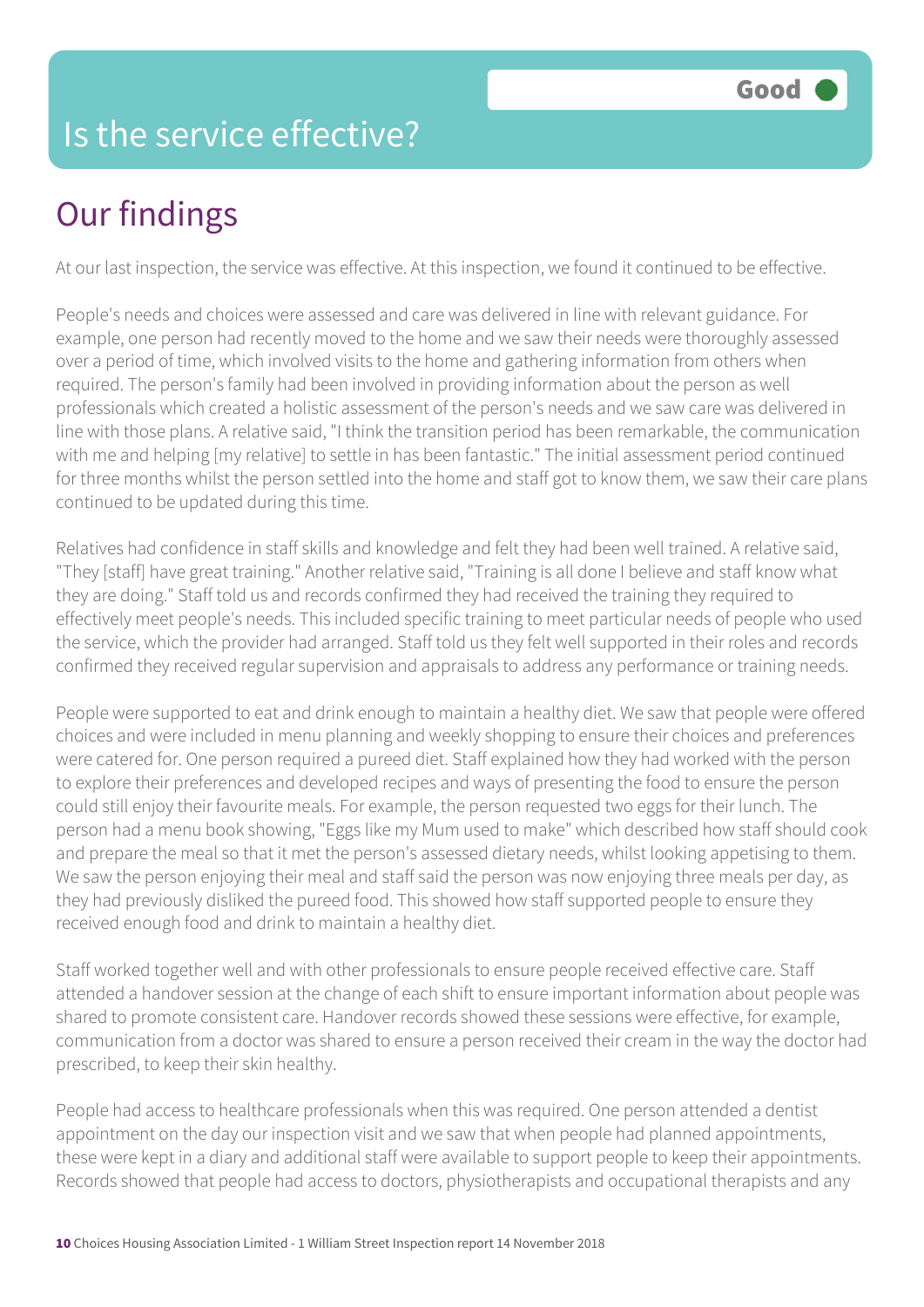recommendations were followed and incorporated into people's plans.

The design and adaptation of the service met people's needs. People's bedrooms were decorated in line with their personal preferences, for example one person's bedroom was decorated with the colours of their favourite football team and they proudly showed this to us. We saw a bathroom with an accessible bath was available as well as a shower room so that people could choose whether to have a bath or shower. When people required specialist equipment we saw this was provided for them.

People were supported to make their own choices and consent to their care when they were able. When people were unable to make certain decisions, we saw they were supported in line with the Mental Capacity Act 2005 (MCA). The MCA provides a legal framework for making particular decisions on behalf of people who may lack the mental capacity to do so for themselves. The Act requires that, as far as possible, people make their own decisions and are helped to do so when needed. When they lack mental capacity to make particular decisions, any made on their behalf must be in their best interests and as least restrictive as possible. We saw that a decision specific test of people's capacity was carried out when required, in line with the MCA. We saw that decisions were made in people's best interests when required and relevant people were consulted before any decision was made on behalf of a person, for example, relatives and health professionals. These best interest decisions were accurately recorded and shared with staff to ensure that people's rights were protected.

People can only be deprived of their liberty so that they can receive care and treatment when this is in their best interests and legally authorised under the MCA. The authorisation procedures for this in care homes and hospitals are called the Deprivation of Liberty Safeguards (DoLS). We checked whether the service was working within the principles of the MCA and found that people had been referred for a DoLS authorisation when this was required. This showed that the service was working in line with the current legislation and guidance to ensure that people's rights were protected.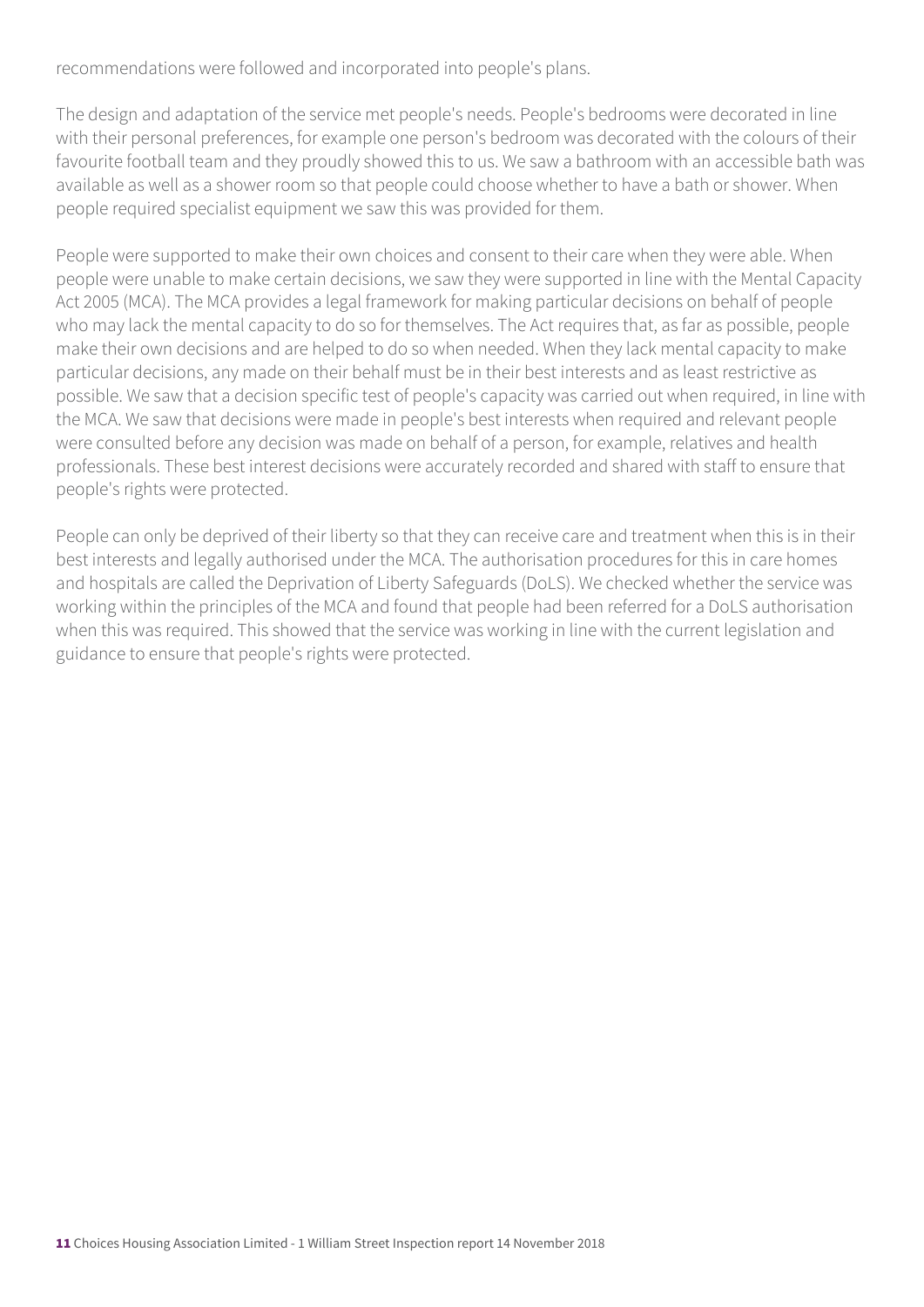#### Is the service caring?

### Our findings

At our last inspection, the service was caring. At this inspection, we found it continued to be caring.

We observed throughout the inspection and relatives confirmed that people were treated with kindness and compassion. Relative's comments included, "Yes, it is exceptional care, in fact I would go so far as to say it is exemplary, there is hardly a weak link, no actually there is no weak link", "They [staff] are very kind and compassionate, even more than I would expect and I would expect a lot" and "[My relative] is treated well." Staff took the time to ensure that people were happy and comfortable and had everything they needed. They knew people well and anticipated their needs. For example, a staff member said, "I think you must be hungry if you are sitting at the table, what would you like?" The staff member supported the person to choose something to eat and sat with them whilst they ate their food.

People were given choices and supported to be involved in decisions about their care, as much as they were able. A relative said, "Certainly, staff offer [my relative] choices. They use [my relative]'s iPad to help them to see things and to help them make their own choices." We observed people were given choices in all aspects of their care including what they ate, drank and how they spent their time. We saw that staff used a range of methods of communicating effectively with people depending on their individual needs. For example, two people had been supported to purchase iPads which helped them to be involved in choices using pictures and video. We saw one staff member communicating with a person using Makaton and song. Makaton uses signs and symbols to help people communicate. The person responded to the staff member by smiling and laughing. Each person had a detailed communication plan which gave staff details on how best to the communicate with them and we saw these were followed to help meet people's individual communication needs.

People were supported to maintain important relationships. Relatives told us they could visit whenever they chose and were always made to feel welcome. They told us and records confirmed that regular events were held where family were invited to be involved, such as birthday celebrations. Staff told us that one person was supported to open a social media account and staff helped them to take photographs and share information with their family and friends when they were unable to see them in person. This showed that staff were caring and proactive in supporting people to maintain their important relationships.

People's privacy and dignity was respected. A relative said, "It is a home, it is personalised, that's how staff treat it, just as we do." They described how staff were respectful of people's home by supporting them to be involved in aspects of how the home was run. The registered manager told us how people had been involved in choosing new decoration for the home and we saw that one person enjoyed making wooden models which were displayed in the communal lounge. Staff told us and we saw that people had access to privacy when they wanted it. Some people chose to spend time in their bedrooms and this was respected by staff. Staff described how they respected people's dignity when providing personal care by closing doors and explaining to people what would be happening next. A staff member said, "For example if I needed to spray something then I would warn them it may be a little cold." This showed that staff were caring and respected people's privacy and dignity.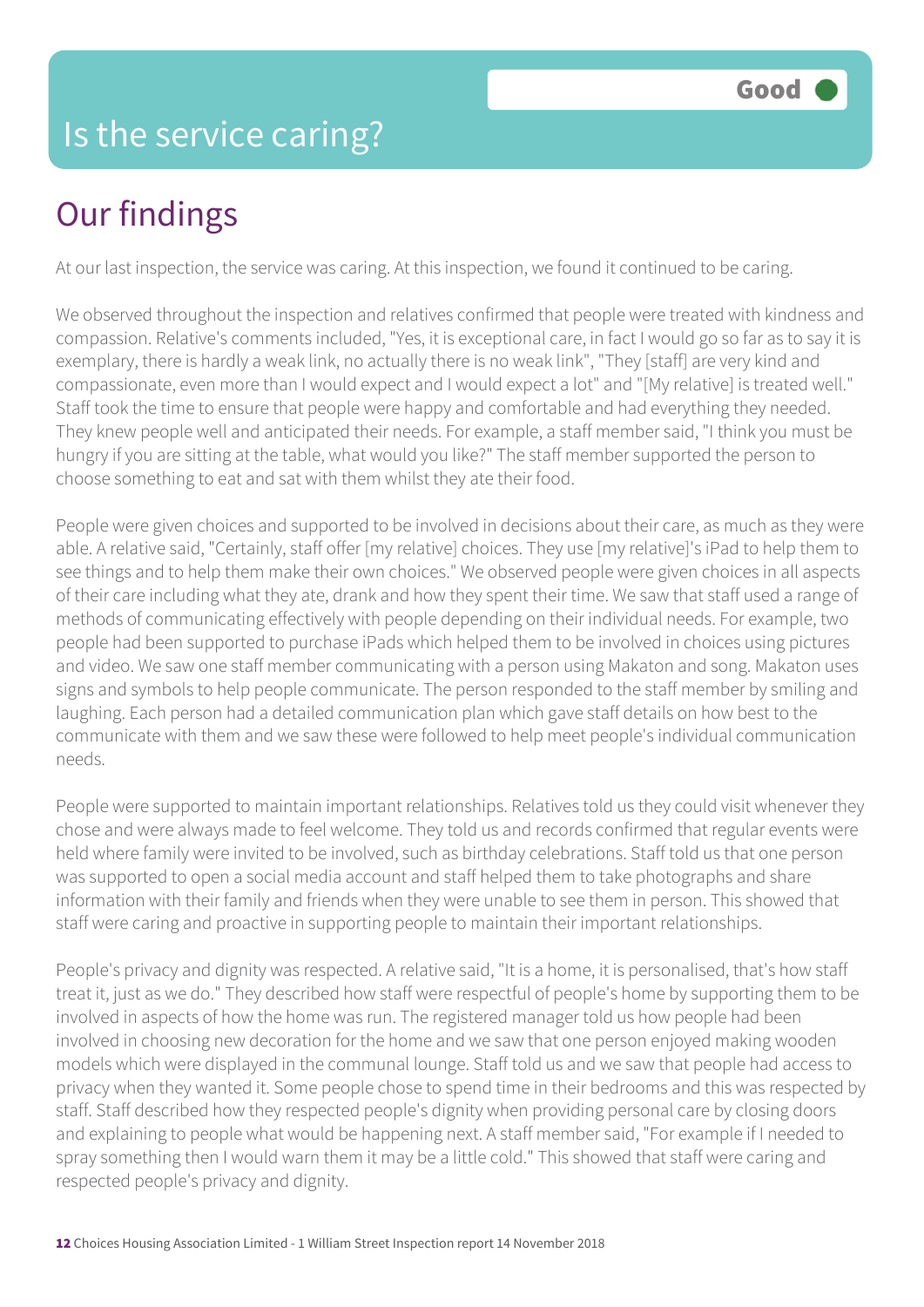People's independence was respected and promoted. A relative said, "Definitely, [my relative] is happy here because staff encourage them to be independent." Another relative said, "As far as they can, with assisting [my relative] with dressing, they don't just put the socks on or jumper, they will tell [Person's name] what they are doing or going to do and go through the routine, giving [Person's name] clear instructions, and they encourage them to support themselves."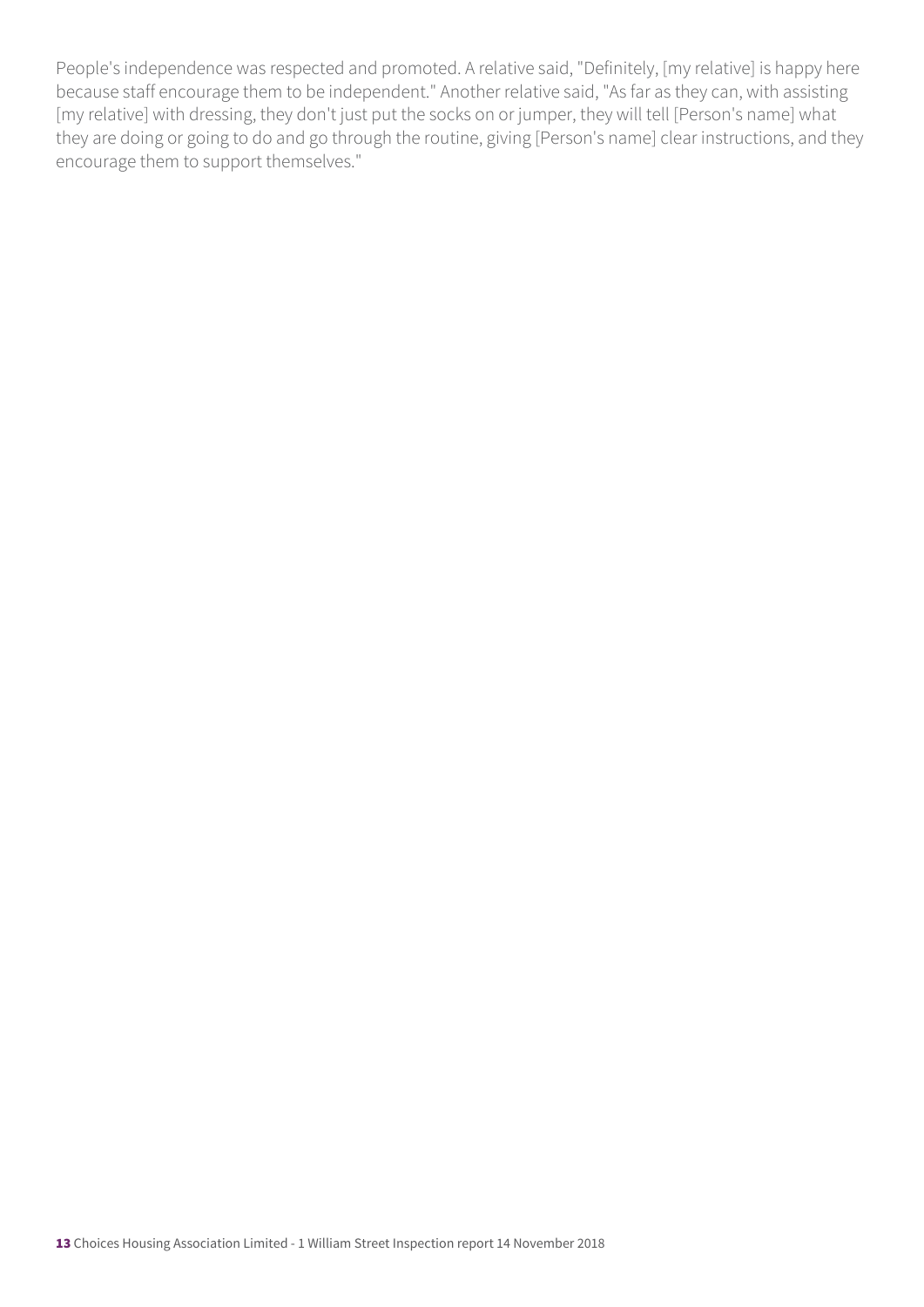#### Is the service responsive?

## Our findings

At our last inspection, the service was responsive and at this inspection, we found it continued to be responsive.

People received personalised care that was responsive to their needs. A relative said, "They [staff] always deal with the person first, if the phone rang and they were dealing with someone they would allow the phone to ring."

Staff knew people well including their likes, dislikes and preferences and staff used this information to help provide personalised care. For example, a staff member described how one person liked consistency and routine. The service recognised that the person could become upset and cause a risk to themselves when they did not know what was planned. So, staff developed a weekly timetable picture board, which used pictures to help the person plan their week, taking into account their budget and time. This allowed the person to plan all the things they wanted to do and they regularly referred back to it if they were becoming anxious or upset. A staff member said, "The picture board is working really well. [Person's name] now goes out every day and behaviours which may challenge have really reduced since the weekly plan has been in place." The person proudly showed us their picture board and we saw they completed their planned activities. This showed how staff recognised and responded to people's individual needs and provided personalised care.

People and their relatives were involved in all aspects of their care as much as they were able. A relative told us, "I've been involved and provided lots of information for [my relative]'s care plans." We saw that care plans contained valuable information such as people's important relationships, interests and hobbies so that staff had access to information to enable them to provide personalised care. Staff told us they had opportunities to look at people's plans and were familiar with the information contained in them and we saw that care was delivered in line with these. One person's care plan stated they responded well to humour and we saw staff used humour when supporting the person. For example, staff gave each of the person's medicines a funny name when they were helping them to take them, which they told the person alongside telling them what the medicine was for. The person responded well by laughing and participating in taking their medicines with staff support. People's diverse needs were also assessed and planned for including any religious or sexuality needs. A relative said, "[My relative] used to go to church, but not now, they lost interest, but [my relative] knows they could go if they wanted to, the staff would take them."

People had access to activities that interested them. Relatives told us and records confirmed that people accessed activities such as swimming, Rebound Therapy (Rebound Therapy uses trampolines to provide therapeutic exercises to people), community sensory rooms, shopping and social clubs. One person told us how they enjoyed supporting and watching their favourite football team, which staff helped them with. People could also choose to spend time alone when they wanted to and we saw one person enjoyed some time alone with sensory lights to help them relax.

Relatives knew how to raise concerns and complaints and felt able to do this when required. A relative said,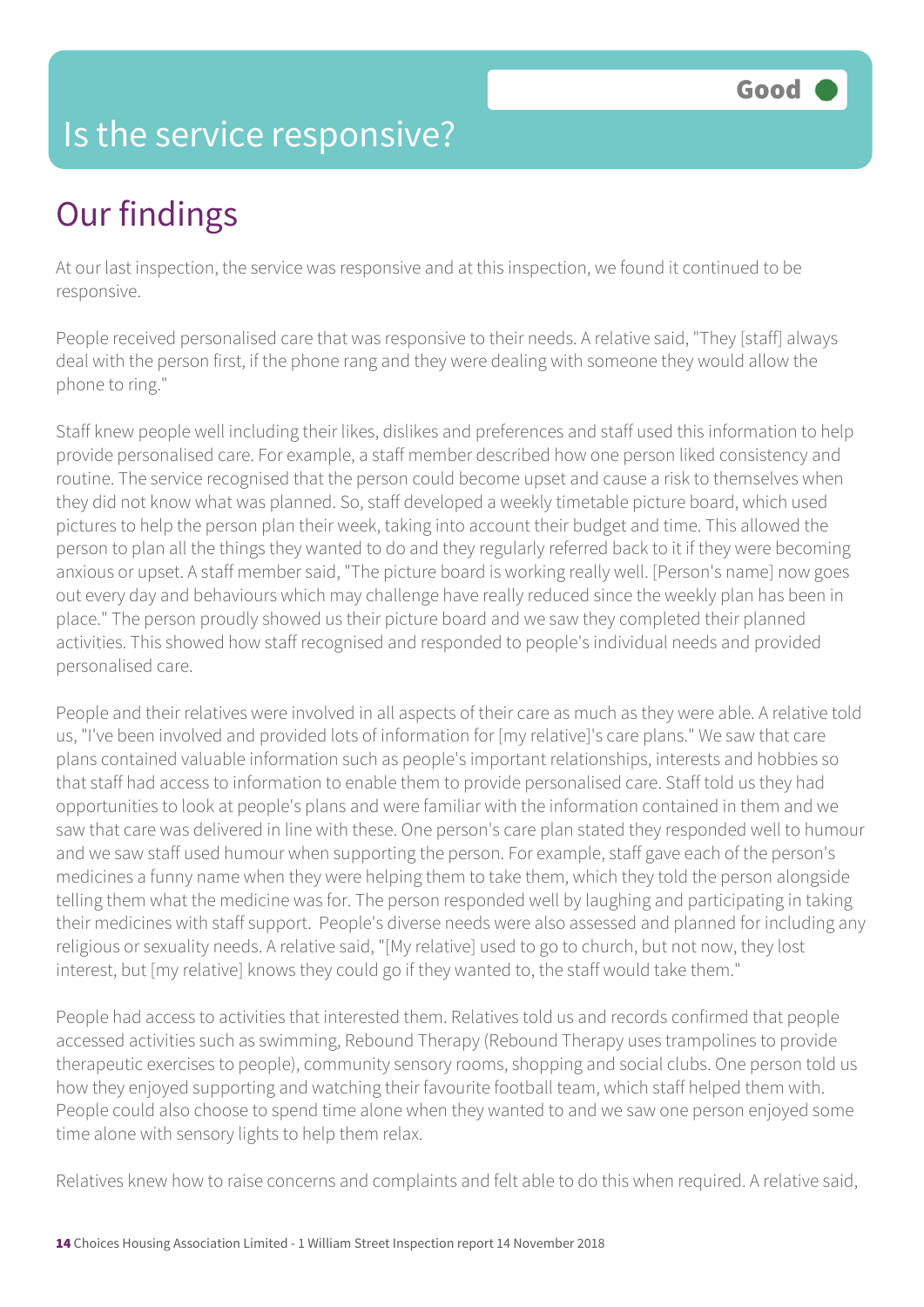"Yes, I know how to complain though I have not had to. I would if I felt I needed to." Another relative said, "I have every confidence in [the registered manager] to deal with things professionally and not take things personally, all staff deal with things in confidence and quickly." Information on how to make a complaint was available to people and information about other agencies who could help with complaints was available in the home. An 'easy read' version of the complaints policy was available to people who used the service and staff met with people who used the service regularly to explore whether they were happy with the care they received. No complaints had been received since the last inspection but there was a suitable policy and procedure in place to ensure complaints were listened and responded to.

At the time of this inspection, no-one was receiving end of life care. However, when appropriate, people had been supported to consider their wishes for their end of life care using pictures where required to aid people's own involvement.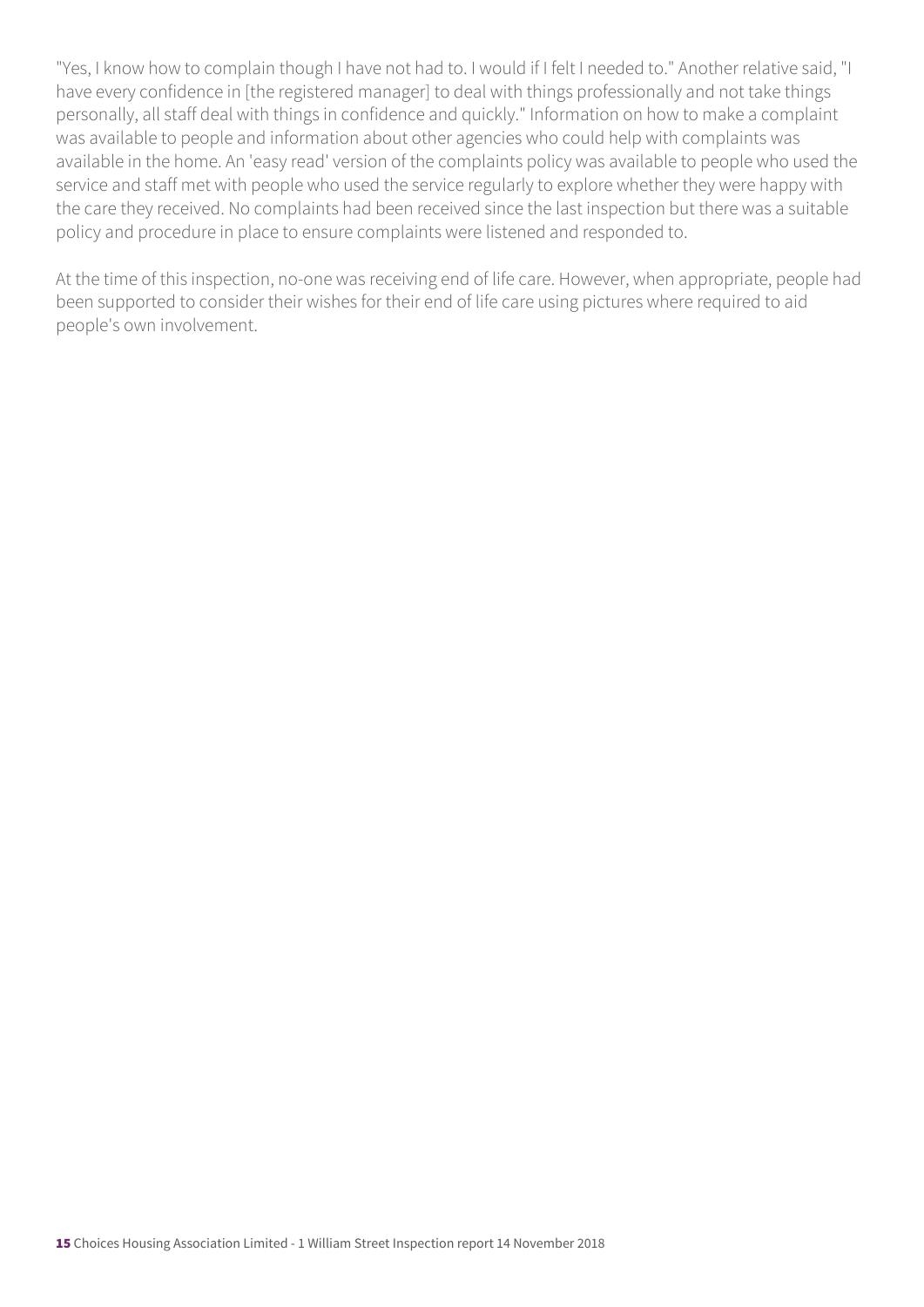#### Is the service well-led?

### Our findings

At our last inspection the service required improvement because the provider had not notified us of changes that are required by law and although the management had identified areas for improvement they had not yet had the time to implement or sustain changes. At this inspection we found that improvements had been implemented and sustained.

There was a new registered manager in post since the last inspection. They were not working on the day of the inspection visit but we spoke with them on the telephone as part of the inspection process. Management documentation was well organised and access was organised for us during the inspection visit. The registered manager understood their responsibilities and was supported by the provider to deliver what was required. Notifications were received promptly of incidents that occurred at the service, which are required by law. These may include incidents such as alleged abuse, serious injuries and deaths. We found that all notifiable events had been notified to us and the provider was no longer in breach of this regulation. We saw that the rating of the last inspection was on display in the home and on the provider's website and a copy of the last inspection report could be accessed by people and visitors to the home.

Relatives and staff told us that the registered manager was approachable, supportive and visible at the service. One relative said, "[The registered manager] is very, very approachable and gives me one hundred percent confidence in her and the service. We talk at least a couple of times a week." Another relative said, "The manager who is here now is the life and soul of the place." A staff member said, "I am definitely supported, I can approach the registered manager, she is usually always here, her door is always open, we [staff] can go in and chat anytime, as do the [people we support]." The registered manager told us of the positive changes that had been made at the service. They said, "The staff team have all worked together and helped so much [to make positive changes] and the support from [the provider] has been fantastic." Staff were happy in their work and there was a positive, open and inclusive atmosphere where staff worked together to achieve good outcomes for people. Staff comments included, "We are a good team and the management is good", "I love it here it's great, every day is different. It's a great house, I wouldn't be here if I wasn't happy" and "Staff are great, [the registered manager] is great, we have a laugh."

The registered manager and provider had effective systems in place to monitor the quality and safety of the care provided. Regular audits took place including checks of medicines and the registered manager's monthly observations to ensure that any issues were identified and action taken to make improvements. We saw that an ongoing improvement action plan was in place. Care plans were regularly reviewed to ensure they were accurate, person centred and up to date and we saw these reviews were effective.

People, relatives and staff were engaged and involved in the development of the service. The registered manager explained how group meetings for people who used the service had not been effective due to the varying communication needs of people. Meetings with people now took place individually on a monthly basis where people's views were encouraged as well as their needs reviewed. One person did not respond well to written words so the registered manager explored how they could be supported to review their progress in a different way. The person experienced incidents of anxiety and they were being supported to